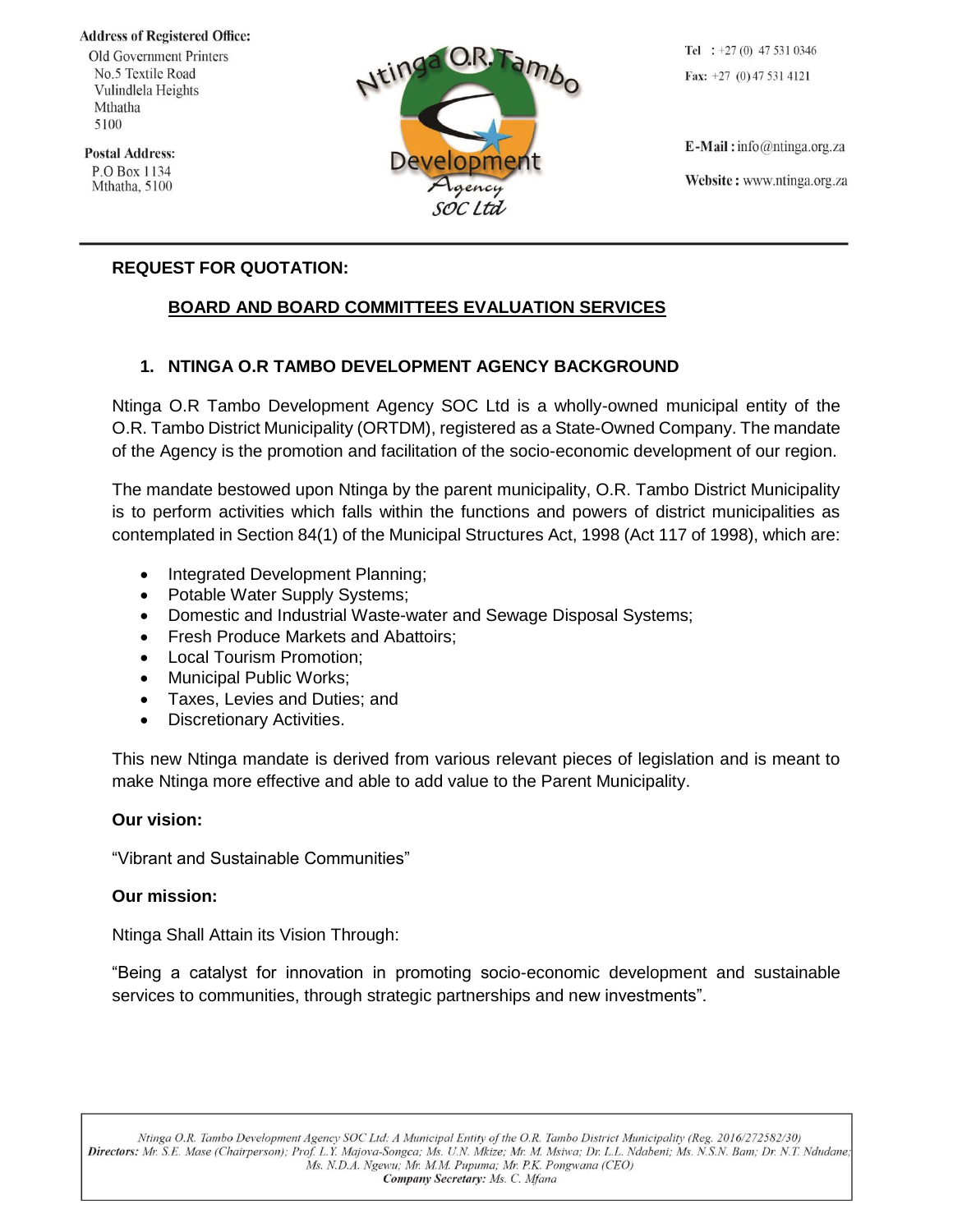## **2. PROJECT BACKGROUND**

Principle 9 of the King IV™ Report on Corporate Governance, 2016 provides that the Board of Directors should ensure that the evaluation of its own performance and that of its chair and its individual members, support continued improvement in its performance and effectiveness.

King IV™ further promotes that the board should schedule a formal process that is externally facilitated using an approved methodology approved by the Board. The overview of the evaluation results and remedial actions should also be disclosed.

The envisaged evaluation will cover the Board and its Committees only.

## **3. SCOPE OF WORK**

Ntinga O.R. Tambo Development Agency SOC Ltd therefore requires a service provider to provide Board and Board Committees evaluation services. The service provider must meet the following specifications/ requirements:

- Facilitate and assist the Ntinga Board and Committees to conduct a self-evaluation that is questionnaire based (i.e. excludes interviews) for a 12-member Board with 4 sub-committees;
- The evaluation must be completed against accepted good corporate governance principles and practices, as per King IV™ and other governance prescripts and focus on areas such as Board/Committee composition, culture, roles and responsibilities, role players and interaction with management, amongst others;
- Conduct the evaluation aiming to assess the current performance of the Board and Committees against accepted good corporate governance principles and practices;
- Facilitate the evaluation and provide reports that reflect the overall view of the members' opinion of the performance of the Board and Committees;
- The report must further be a comprehensive advisory report which provides clear quidelines on the focus areas listed above and provide suggested actions to address gaps, optimize the board and committees' functions and the reports must be prepared in a manner that ensures anonymity;
- Provide the Board of Directors with the necessary expertise, guidance and support to execute the evaluation; and
- Provide a presentation on the findings of the evaluation and any additional advisory support to the Board and be available for questions and answers.

## **4. EVALUATION CRITERIA**

Responses will be evaluated on two stages. The first stage being the functionality and the second stage being the price and preference.

## **4.1 FUNCTIONALITY CRITERIA**

The following functionality criteria will be applicable. Bidders must score a minimum of 70 points to proceed to the next stage to be evaluated for price and preference.

#### **Service Provider Experience (40 Points)**

 The service provider must have at least ten (10) years' experience in the facilitation of board evaluations as well as be a proven leader in industry in relation to matters pertaining to